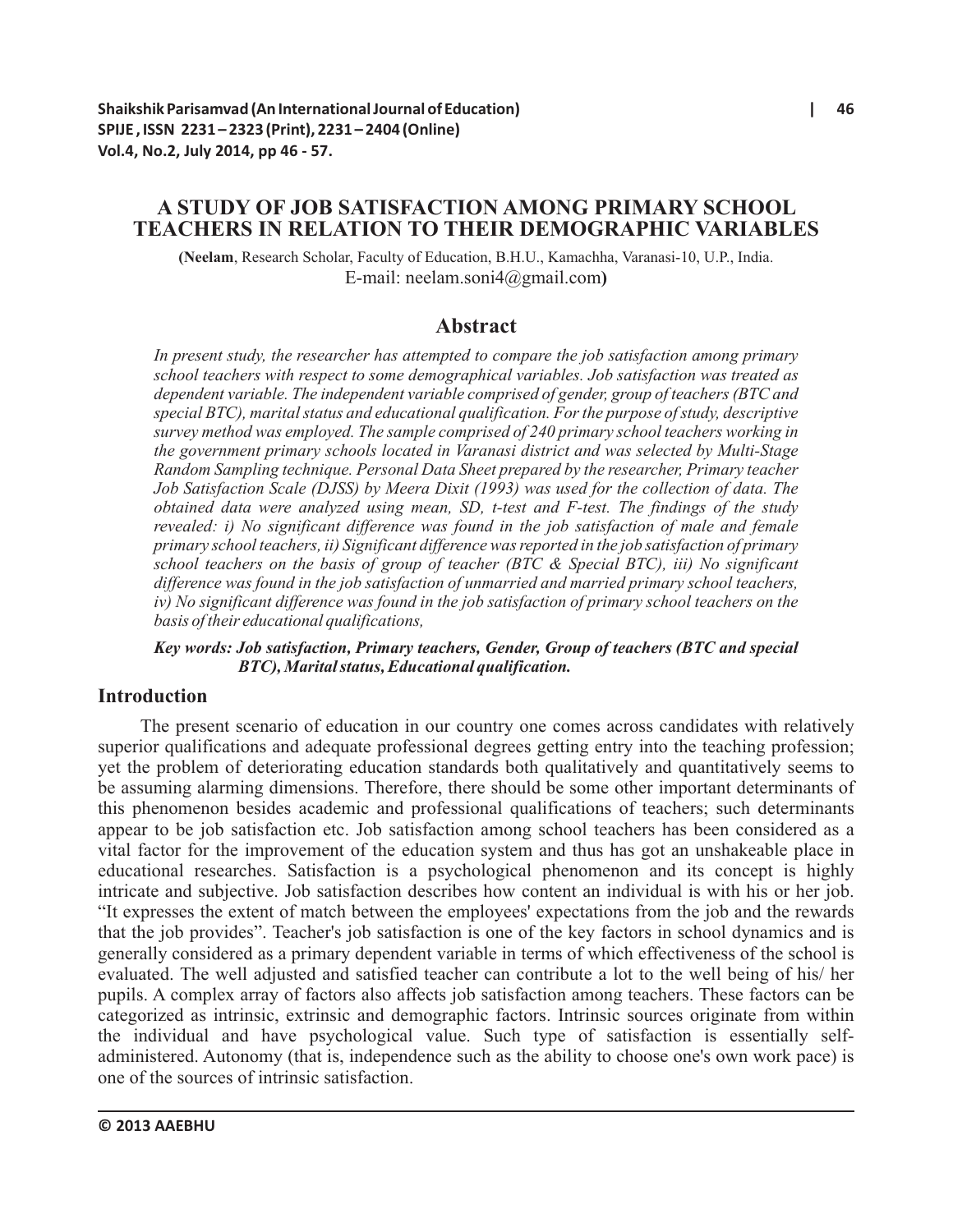#### **SPIJE, Vol.4, No.2, July 2014 | 47**

The extrinsic sources of satisfaction originate from outside the individual; they come from his or her environment. The forces beyond the individual's control determine the frequency and magnitude of extrinsic sources of satisfaction. Working conditions and opportunities to interact with the co-workers are sources of extrinsic satisfaction, as are job security and fringe benefits. However, while intrinsic forces may motivate people to become teachers, extrinsic conditions can influence their job satisfaction and their desire to remain in teaching throughout their career. In addition to the above two factors, the demographic factors such as the gender, level of formal education, age, marital status ,job experiences , salary and orientation to the work also play a significant role in determining the job satisfaction of teachers.

#### **Review of Related Literature**

Job satisfaction can be affected by age, sex, marital status, designation, job tenure, academic qualification, professional qualification, training course, teaching experience etc.

Schuler (1975) found that, females valued the opportunities to work with pleasant employees more than males, whereas males regarded the opportunities to influence important decisions and direct the work of others as more important. Nash (1985) emphasized in his findings that factors that influence job satisfaction differ from men to women in terms of importance of ranks. Generally men rank security first followed by advancement, type of work, company, pay, coworkers, supervision, benefits, duration of work and then working conditions. Whereas women rank type of work first, followed by company, security, coworkers, advancement, supervision, pay, working conditions, duration of work and then benefits. According to Hulin and Smith (1964) men and women, who were equal in education, pay and tenure, showed compared and sex differences in satisfaction. Lee, Mueller, and Miller (1981) held view that sex differences in job satisfaction, women were found more satisfied with compensation than men. Studies in school settings also showed no consistent pattern of relationship. Newby (1999) stated that females were more satisfied than males.

Studies on elementary and secondary school teachers, Belasco and Alutto (1972) reported that women teachers tended to be more satisfied with their job than men teachers. Bernard and Kulandivel (1976) also stated that women teachers expressed greater job satisfaction compared to their men counterparts. Lavingia (1977) reinforced that female teachers were more satisfied than male teachers and unmarried teachers were more satisfied than married teachers. Reddy and Reddy (1978) found that women teachers were more satisfied than men teachers. Muthaiah (1981) and Dixit (1984) finding confirms the same. Reddy and Babjan (1980); and Reddy and Ramakrishnaiah (1981) also obtained similar results. Female teachers tend to be more satisfied with their current teaching profession and they perceive a more favourable profession environment than male teachers (Smith, 1982). Lortie (1975) and Birmingham (1985) also found that women teachers were more satisfied with their job than men teachers. While some studies showed that male teachers were more satisfied than female with professional autonomy (Galloway, 1985), still other studies reported no relationship between sex and teacher job satisfaction (Hoppock 1935). Similarly, Atteberry (1977) reported no significant relationship between sex and job satisfaction of elementary schools principals. Among the university professors, it was found that either no significant sex differences in job satisfaction exist or that, if found, the differences are not psychologically meaningful (Smith and Plant, 1982).

Khan (1991) examined unique contribution of gender differences and type of administrator variable was found to be significant in explaining some of variance produced on secondary school administrators' satisfaction with their work in Pakistan. Ting (1997) in his study showed that job characteristics such as salary, promotional opportunity, task clarity and significance, skills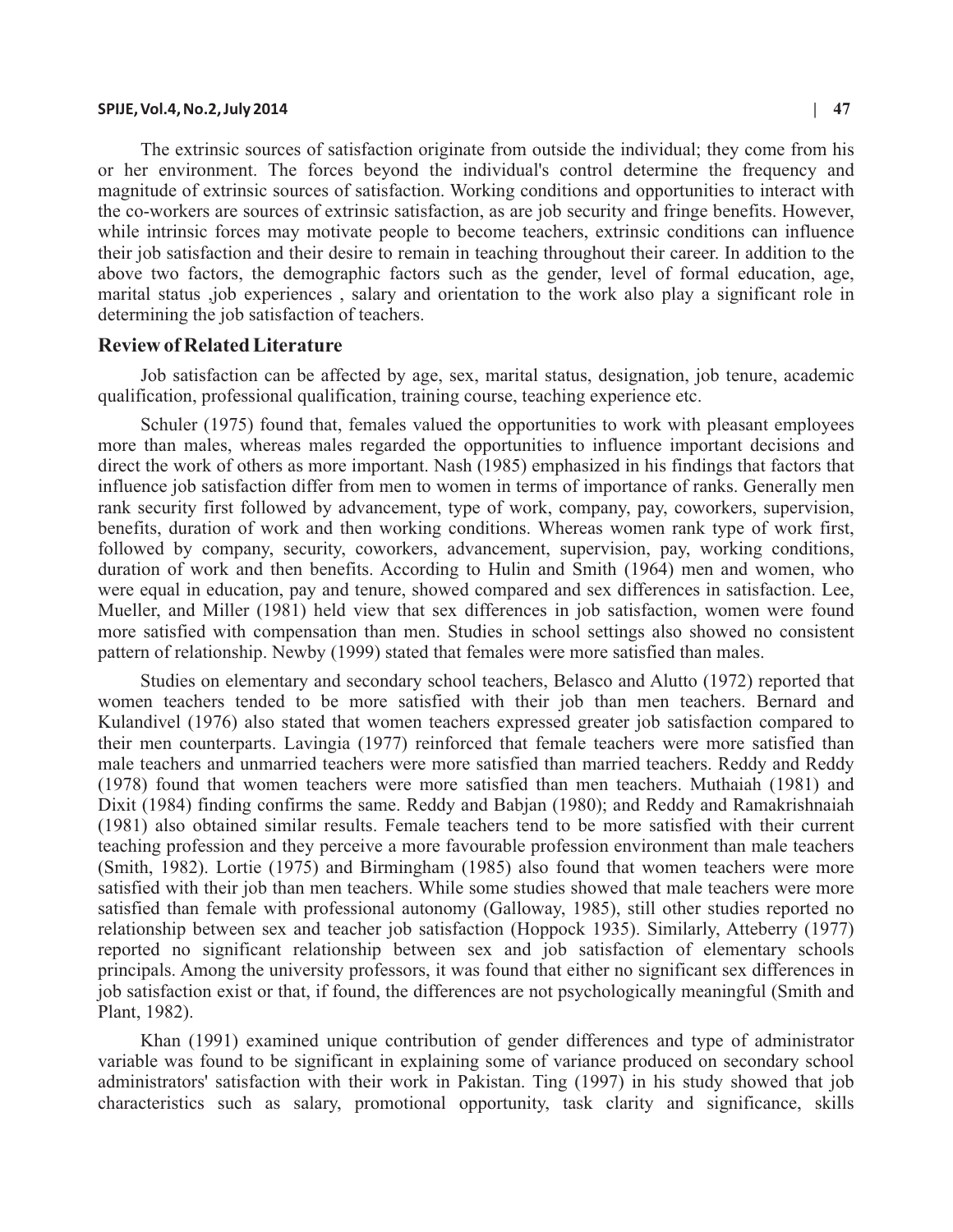utilization, as well as organizational characteristics such as commitment and relationship with supervisors and co-workers, have significant effects on job satisfaction. Demato (2001) came to the conclusion that demographic variables are often interrelated and not easy to isolate to determine their overall impact on job satisfaction. In her study, two demographic variables were found to be significant source of variance in overall job satisfaction, educational degree status and counselors intent to stay in their current position. Fatima (2002) came to the conclusion that, no significant difference in the degrees of job satisfaction of male and female secondary school teachers and married and un-married school teachers. Gupta and Jain (2003) described a variety of factors such as salary, security, physical conditions, promotion, and recognition etc. influence job satisfaction. Ololube (2006) concluded that teacher related sources of job satisfaction seem to have a greater impact on teaching performance, as teachers are also dissatisfied with the educational policies and administration, pay and fringe benefits, material rewards and advancement. Bindu and Sudheeshkumar (2006) saw significant difference in job satisfaction between male and female primary school teachers. Tasnim (2006) investigated that one of the main purposes of job is to get the payment or salary and it is very natural that a handsome salary will bring job satisfaction. Ayub (2011) stated the significant difference on the variable of job satisfaction. Kaur and Sidana (2011) contended that level of job satisfaction of male teachers was greater than their female counterparts. According to Mahmood (2011), female teachers were more satisfied than their male counterparts. Gupta, Pasrija and Bansal (2012) added that teachers with post-graduate qualifications and more experienced teachers, teachers belonging to rural areas had better job satisfaction than their Counterparts. Katoch (2012) reinforced that female college teachers are more satisfied with their job than male teachers and income per annum is an important factor impacting the level of job satisfaction. Rani (2014) also discovered that teachers differed significantly in their job-satisfaction with reference to gender and income.

#### **Knowledge gap**

Job satisfaction at work is one of the widely researched areas in the field of different professions, but in India very few studies has been explored in this concept especially on primary teachers in Uttar Pradesh state. Though there is a paucity of researches on job satisfaction of primary school teachers in India. There are some studies which evince that demographical variables are important determinants of job satisfaction. Thus, it is assumed that the present study will provide a new information and perspective describing job satisfaction with respect to certain demographical variables among primary school teachers.

### **Variables Involved**

In the present study, job satisfaction has been taken as the dependent variables, whereas demographic variables such as gender, group of teachers (BTC and special BTC), marital status and educational qualification constituted the independent variables.

## **Objectives of the Study**

1. To find out whether primary school teachers differ on their mean scores of job satisfaction with regard to: [a] gender [b] group of teachers (BTC and special BTC) [c] marital status [d] educational qualification.

## **Hypotheses of the Study**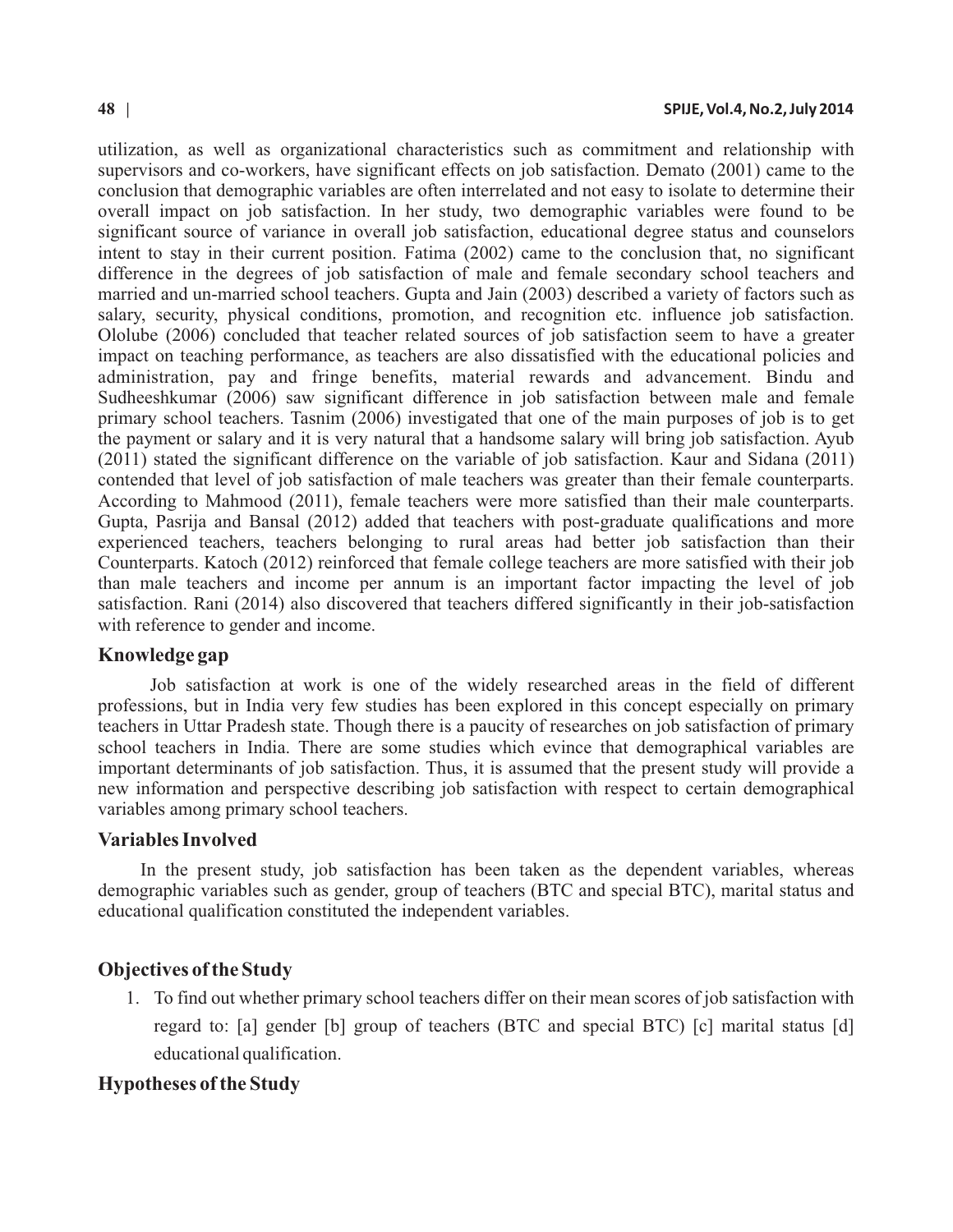#### **SPIJE, Vol.4, No.2, July 2014 | 49**

- $H<sub>R</sub>$ **1.** The primary school teachers differ significantly on their mean scores of job satisfaction with regard to: [a] gender [b] group of teachers (BTC and special BTC) [c] marital status [d] educational qualification.
- **H<sub>0</sub>1.** The primary school teachers do not differ significantly on their mean scores of job satisfaction with regard to: [a] gender, [b] group of teachers (BTC and special BTC) [c] marital status [d] educational qualification.

### **Methodology of the study**

The research design which is used in this study is descriptive survey.

### **Population of the study**

All the full time teachers, teaching in the Parishadiya government primary schools in Varanasi, Uttar Pradesh, constituted the target population of the study.

#### **Sampling technique**

The sample consisted of 240 primary school teachers of Kashi Vidyapeeth block, Varanasi, district. Multi-stage random sampling technique was used for selecting the samples from the target population. One block out of eight blocks was drawn randomly by using lottery method. In this Kashi Vidyapeeth block, there are 90 government primary schools and in those schools there are, 500 primary teachers (As per general statistics, BSA office, 2009, Varanasi).Out of 90 primary schools, 60 primary schools were selected by using Tippet's table method.

#### **Tools used in the study**

Job Satisfaction Scale for Primary Teachers (DJSS) by Dr. (Mrs) Meera Dixit, (1993).

The present scale covers all the major aspects of the job satisfaction of primary teachers in Indian schools. These factors are: (A) Intrinsic aspect of the job; (B) Salary, promotional avenues and service conditions; (C) Physical facilities; (D) Institutional plans and policies; (E) Satisfaction with authorities; (F) Satisfaction with social status and family welfare; (G) Rapport with students; (H) Relationship with co-workers.

The scale consisted of 52 items. Scale validity (discrimination value) was found by item test correlation method using Pearson's 'r'. Reliability of the scale was determined by split- half method. Test-retest method also showed high reliability which is given in the following tables:

| Version of form                               |     | R   | Index of reliability |  |  |  |  |
|-----------------------------------------------|-----|-----|----------------------|--|--|--|--|
| Hindi version                                 | 100 | .87 | .93                  |  |  |  |  |
| Reliability of the test by Test-retest method |     |     |                      |  |  |  |  |
| Version of form                               |     | R   | Index of reliability |  |  |  |  |
| Hindi version                                 | 100 | .76 | .87                  |  |  |  |  |

## **Reliability of the test by Split half method**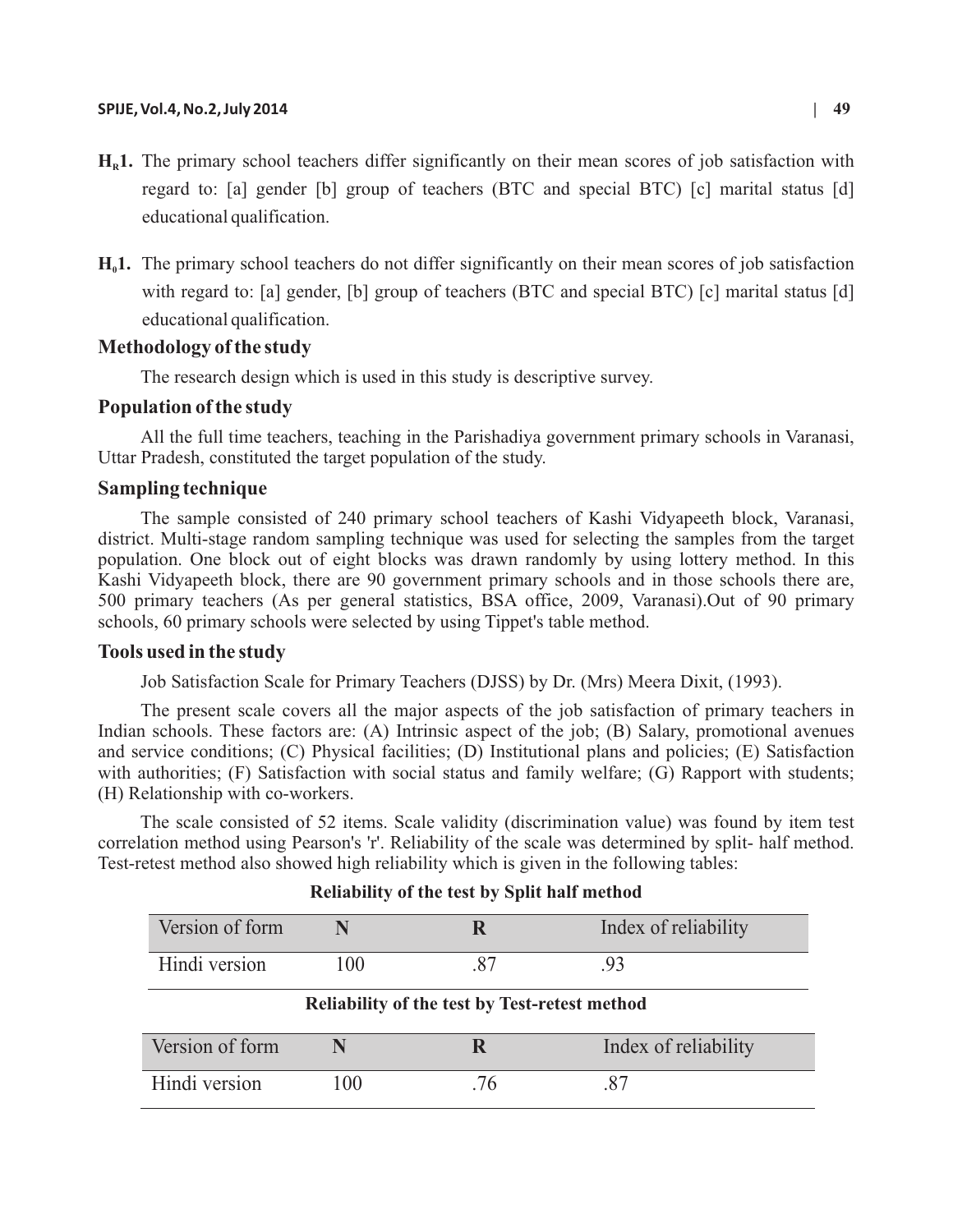### **Statistical Techniques Used**

Mean, SD, analysis of variance (ANOVA) and the t-test analysis techniques have been used to compare job satisfaction of primary school teachers with respect to their demographic variables. Statistical package for social sciences (IBM SPSS), version 20.0 was used for all statistical analysis.

#### **Analysis and Interpretation**

### **Table- 1 (a) Mean, standard deviations and t-ratio showing the difference on the job satisfaction score of male and female primary school teachers**

| Gender | N   | <b>Mean</b> |          | <b>Std. Deviation   Mean Difference  </b> | df  | t-value | Sig. $p'$ |
|--------|-----|-------------|----------|-------------------------------------------|-----|---------|-----------|
| Male   | 104 | 200.44      | 22.05898 |                                           |     | 1.912   | .057      |
| Female | 136 | 194.91      | 22.29225 | 5.52834                                   | 238 |         |           |

**\*** Not significant at 0.05 level (2-tailed)

Table-1 (a) reveals that the mean and standard deviation for male and female was found to be 200.44; 22.05 and 194.91; 22.29 respectively with mean difference 5.53. Further it also reveals that significant difference was not found between male and female primary teachers on their job satisfaction scores as the calculated value 't' was  $= 1.912$  at 238 degree of freedom p=0.057. It means null hypothesis stands accepted.

Therefore, we may conclude that male and female primary school teachers do not differ significantly on their mean scores (t= 1.912, df = 238, p  $\rightarrow$  .05) of job satisfaction.

| Table -1 [b] Mean, standard deviations and t-ratio showing the difference on the job satisfaction of |  |
|------------------------------------------------------------------------------------------------------|--|
| BTC and special BTC group of primary school teachers                                                 |  |

| Group of<br>teachers | N  | <b>Mean</b> | <b>Std. Deviation</b> | <b>Mean</b><br>difference | df  | $\mathfrak{t}$ | Sig. $p'$ |
|----------------------|----|-------------|-----------------------|---------------------------|-----|----------------|-----------|
| <b>BTC</b>           | 82 | 202.17      | 19.91829              | 7.38958                   | 238 | $2.459*$       | 0.015     |
| Special BTC          |    | 158 194.78  | 23.12038              |                           |     |                |           |

**\*** Significant at 0.05 level (2-tailed)

It is evident from the table-1. (b) that the mean and standard deviation for BTC and special BTC group of primary school teachers was found to be 202.17 ; 19.92 and 194.78 ; 22.12 respectively with mean difference 7.39. Further it also reveals that significant difference was found between BTC and special BTC group of primary school teachers on their job satisfaction scores as the calculated value 't' was 2.459 at 238 degree of freedom p=0.015.

Therefore we may conclude that primary school teachers belonging to BTC group were more satisfied as compared to special BTC group ( $t = 2.459$ , df = 238, p  $\langle .05 \rangle$ ) on their job satisfaction.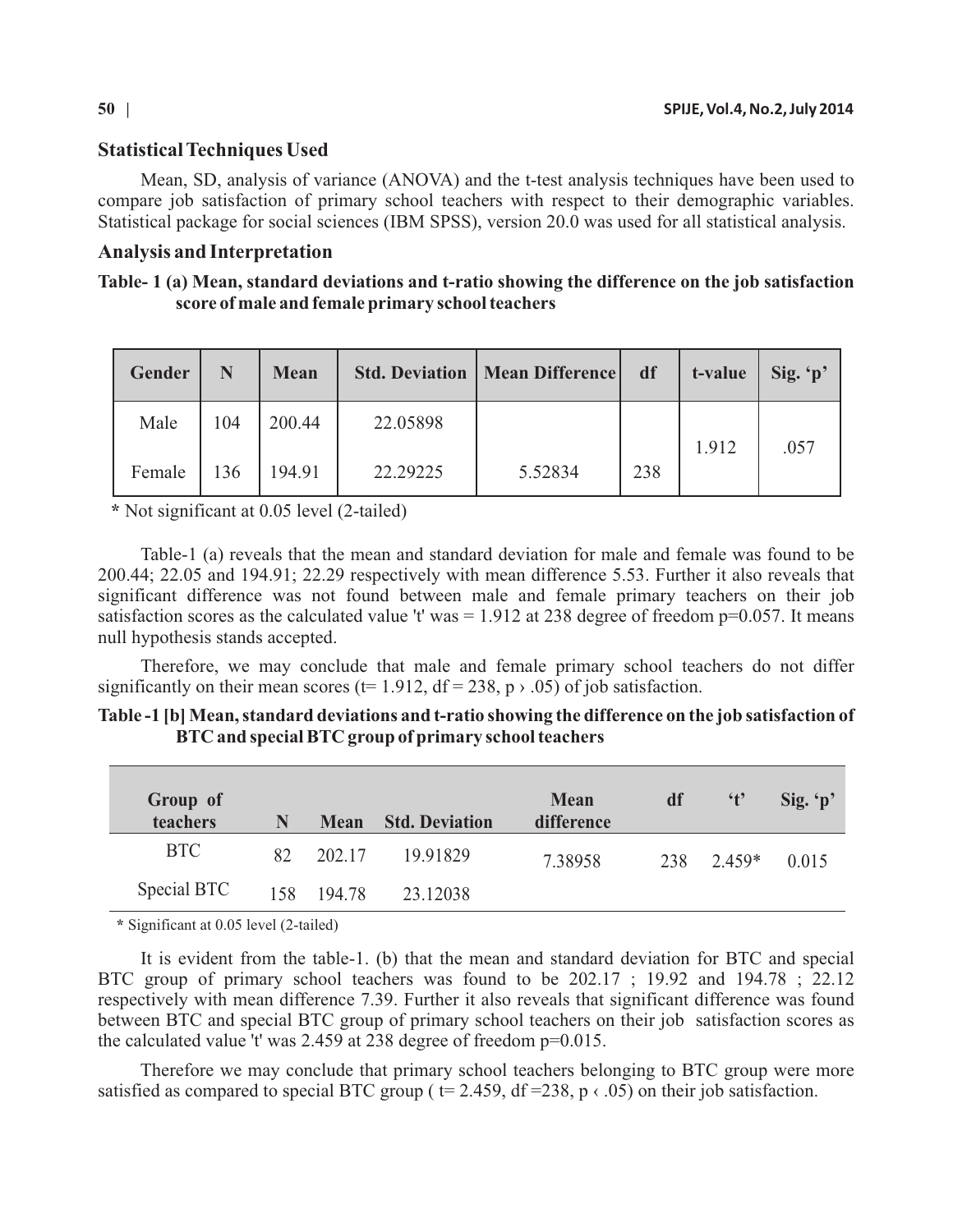| <b>Marital</b><br>status | N   | <b>Mean</b> | Std.<br><b>Deviation</b> | <b>Mean</b><br><b>Difference</b> | df  | 47       | Sig. $p'$ |
|--------------------------|-----|-------------|--------------------------|----------------------------------|-----|----------|-----------|
| Unmarried                | 34  | 193.62      | 25.81052                 |                                  |     |          |           |
| Married                  | 206 | 197.92      | 21.69459                 | $-4.30128$                       | 238 | $-1.041$ | .299      |

| Table-1 [c] Mean, standard deviations and t-ratio showing the difference on the job satisfaction |
|--------------------------------------------------------------------------------------------------|
| scores of unmarried and married primary school teacher                                           |

\* Not significant at 0.05 level (2-tailed)

The above table-1. (c) shows that the mean and standard deviation for unmarried and married primary school teachers was found to be 193.62 ; 25.81 and 197.92 ; 21.69 respectively with mean difference -4.30. Further it also reveals that significant difference was not found between unmarried and married primary school teachers on their job satisfaction scores as the calculated value 't' was - 1.04 at 238 degree of freedom p=0.29. It means null hypothesis stands accepted.

Therefore we may conclude that unmarried and married primary school teachers may not differ significantly (t= -1.04, df =238,  $p \rightarrow .05$ ) on their job satisfaction.

**Table-1.[d].(i) Mean and standard deviations of job satisfaction among primary school teachers belonging to different level of educational qualification**

| $\boldsymbol{N}$ | <b>Mean</b> | <b>Std. Deviation</b> |
|------------------|-------------|-----------------------|
| 13               | 203.00      | 19.07878              |
| 91               | 197.85      | 22.59858              |
| 129              | 195.70      | 22.35775              |
| 7                | 209.43      | 21.92303              |
|                  |             |                       |

It is evident from the table-1. (d). [i] that the mean and standard deviation of job satisfaction among primary school teachers belonging to different level of educational qualification i.e. Intermediate (203.00; 19.08), Graduate (197.85; 22.60), Post Graduate (195.70; 22.35) and Ph.D. (209.43; 21.92) respectively. Further ANOVA was used to compare job satisfaction among primary school teachers belonging to these four groups on the basis of their different level of educational qualification. Results have been shown in table below.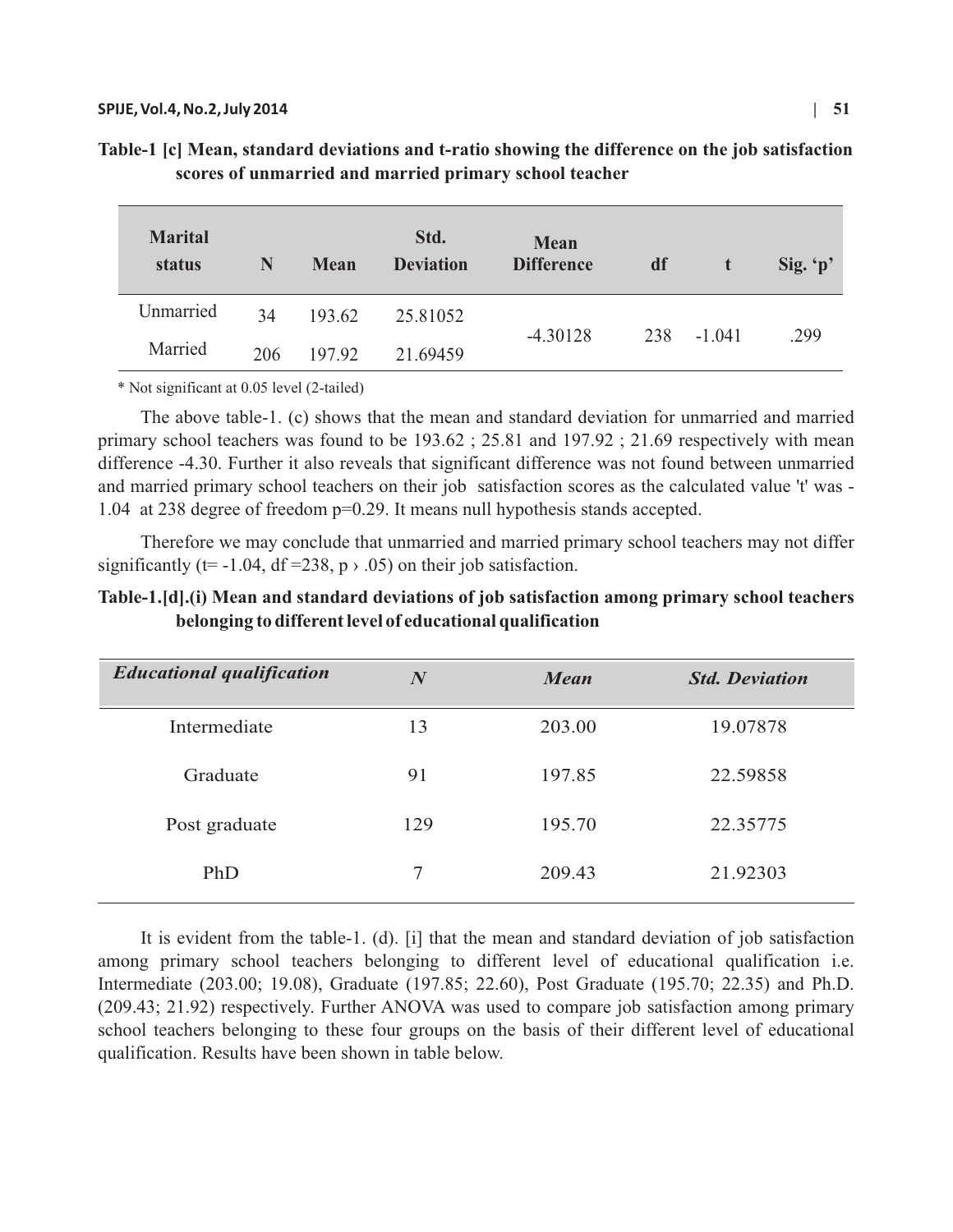## **Table-1 [d].(ii) Summary of result of ANOVAshowing the difference on the job satisfaction among primary school teachers belonging to different level of educational qualification**

| <b>Educational</b><br>qualification | <b>Sum of Squares</b> | df  | <b>Mean Square</b> | F     | Sig. $p'$ |
|-------------------------------------|-----------------------|-----|--------------------|-------|-----------|
| <b>Between Groups</b>               | 1810.737              |     | 603.579            |       |           |
| Within Groups                       | 117197.551            | 236 | 496.600            | 1.215 | .305      |

**\***Not significant at 0.05 level (2-tailed)

Table-1.(d). [ii] shows that F-value (1.125; 3,236 df;  $p \rightarrow .05$ ) is not significant at 0.05 level. So the null hypothesis stands accepted. It means that primary school teachers do not differ significantly on job satisfaction with regard to their different level of educational qualification (intermediate, graduate, post- graduate and Ph.D.). It may also be inferred that primary school teachers belonging to different level of educational qualification perceive equal level of job satisfaction. Since the pvalue for four groups of primary teachers were greater than 0.05, therefore post-hoc analysis was not necessary to perform.

## **Findings of the study**

The null hypotheses were tested at 0.05 level of significance and the following results were obtained:

# **Finding 1[a]**

Male (M=200.44, SD= 22.05) and female (M=194.91, SD= 22.29) primary school teachers do not differ significantly on their mean scores (t= 1.912, df= 238, p  $\rightarrow$  .05) of job satisfaction.

# **Finding 1[b]**

BTC (M=202, SD= 19.92) and special BTC (M=194, SD= 22.12) primary school teachers differ significantly on their mean scores of job satisfaction ( $t= 2.459$ ,  $df=238$ ,  $p \in .05$ ).

Primary school teachers belonging to BTC group were more satisfied as compared to special BTC group of primary teachers on their job satisfaction.

# **Finding 1[c]**

Unmarried (M=193.62, SD= 25.81) and married (M=197.92, SD= 21.69) primary school teachers do not differ significantly on their mean scores (t= -1.04, df=238, p  $\rightarrow$  .05) of job satisfaction.

# **Finding 1[d]**

Primary school teachers (F= 1.125,  $p > .05$ ) do not differ significantly on job satisfaction with respect to their different level of educational qualification (intermediate, graduate, post graduate and Ph.D.).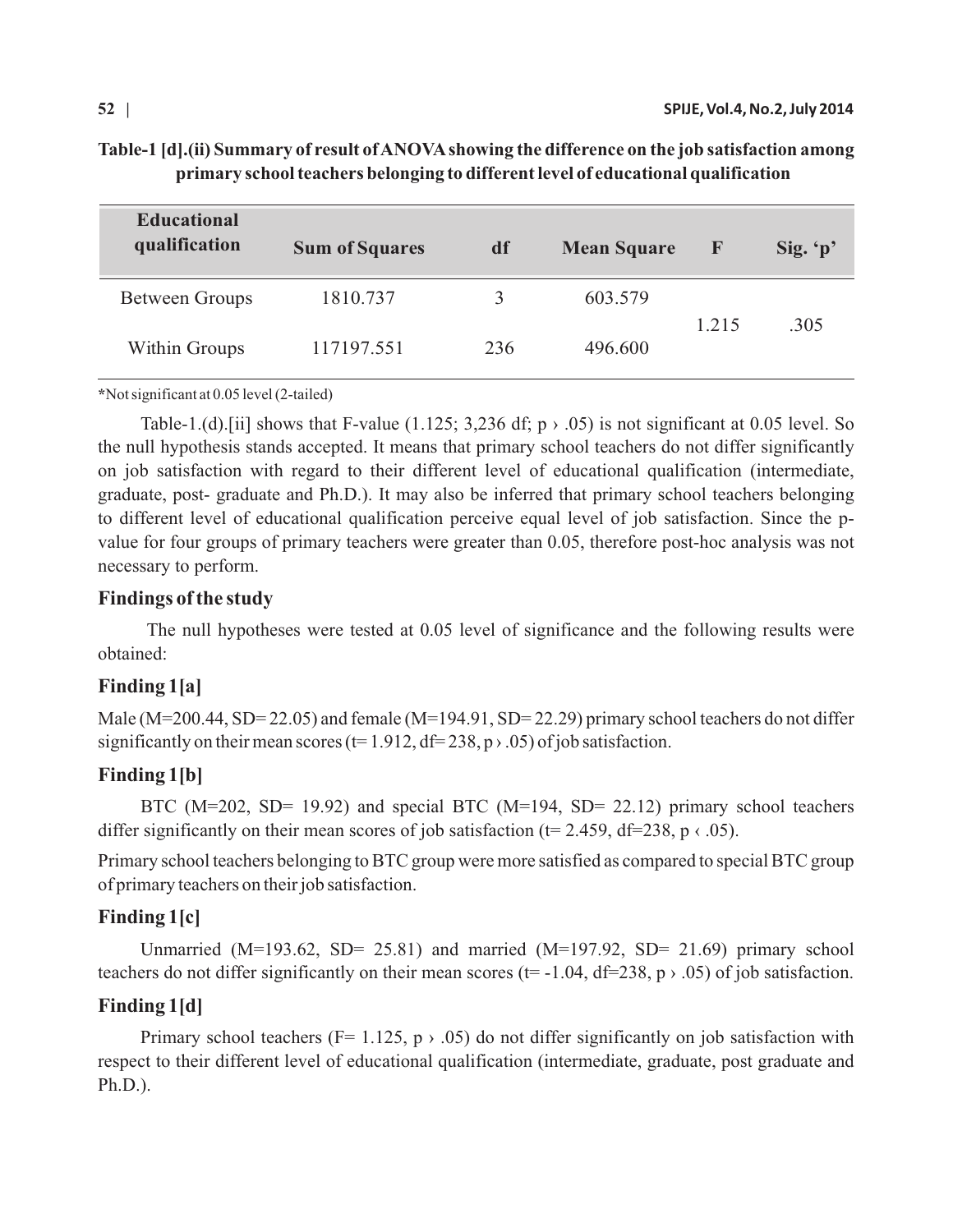| SI. | Demographical    | <b>Description</b> | N   | Mean   | <b>SD</b> | t-value       | <b>F-value</b> |
|-----|------------------|--------------------|-----|--------|-----------|---------------|----------------|
| no. | <b>variables</b> |                    |     |        |           |               |                |
| 1.  | Gender           | Male               | 104 | 200.44 | 22.05     | 1.912<br>(NS) |                |
|     |                  | Female             | 136 | 194.91 | 22.29     |               | $-$            |
| 2.  | Group of         | <b>BTC</b>         | 82  | 202.17 | 19.92     |               | --             |
|     | teachers         | Special BTC        | 158 | 194.78 | 23.12     | $2.459*$      | $-$            |
|     |                  | Unmarried          | 34  | 193.62 | 25.81     | $-1.04$       |                |
| 3.  | Marital status   | Married            | 206 | 197.92 | 21.69     | (NS)          |                |
|     |                  | Intermediate       | 13  | 203.00 | 19.08     |               | 1.215          |
| 4.  | Educational      | Graduate           | 91  | 197.85 | 22.60     |               | (NS)           |
|     | Qualification    | Postgraduate       | 129 | 195.70 | 22.36     |               |                |
|     |                  | Ph.D.              | 7   | 209.43 | 21.93     |               |                |

 **Table-2 Demographical profile and summary of t-value and F-value for mean scores of job satisfaction among primary school teachers** 

Significant at 0.05 level of significance

\*\* NS = not significant

### **Discussion**

**Finding 1[a]:** A close perusal of Table-1 [a] reveals that the primary school teachers may not differ significantly on their mean scores of job satisfaction with regard to: (a) gender. It may be concluded that male and female teachers have almost equal level of job satisfaction in teaching profession. This finding is in consonance with the findings of Khan (1991), Kaneez Fatima (2002), Rao (2003), Menon and Athanasoula-Reppa (2011), Sridevi (2011), Bhayana (2012) and Rashmi (2012) who observed that there was no significant difference in job satisfaction among male and female teachers. However, this finding is in contrast with the findings of Bindhu and Sudheeshkumar (2006), Rathod & Verma (2006) ,Gupta, Pasrija and Bansal (2012), Rani (2014) who reported significant difference in the degrees of job satisfaction of teachers. Female teachers were found to have more job satisfaction than male teachers (Birmingham, 1985); (Mahmood, 2011).

**Finding 1[b]**: Based on the comparison of mean scores of job satisfaction, primary teachers belonging to BTC group possess higher satisfaction (202.00) than Special BTC (194.00) group. In many occasions, the over qualification is developing frustrations because of various reasons.

**Finding 1[c]:** It is very interesting to say that the unmarried and married school teachers are having same level of job satisfaction as per the value of critical ratio was not significant. This finding is in tune with the findings of Gupta (1980) and Arumugasamy (2012) who state that teachers group based on their marital status were not associated with job satisfaction. Fatima (2002) too reported no significant difference in the degrees of job satisfaction of married and un-married school teachers. Further in the context of mean scores, it was found that, although not significant the married teachers were holding better job satisfaction (197.92) as compared to unmarried teachers (193.62). Sonia (2010) also found that married IT professionals were generally more satisfied than single IT professionals.

Finding 1<sup>[d]</sup>: Primary school teachers belonging to different level of educational qualification (intermediate, graduate, post- graduate and Ph.D.) perceive equal level of job satisfaction. Since the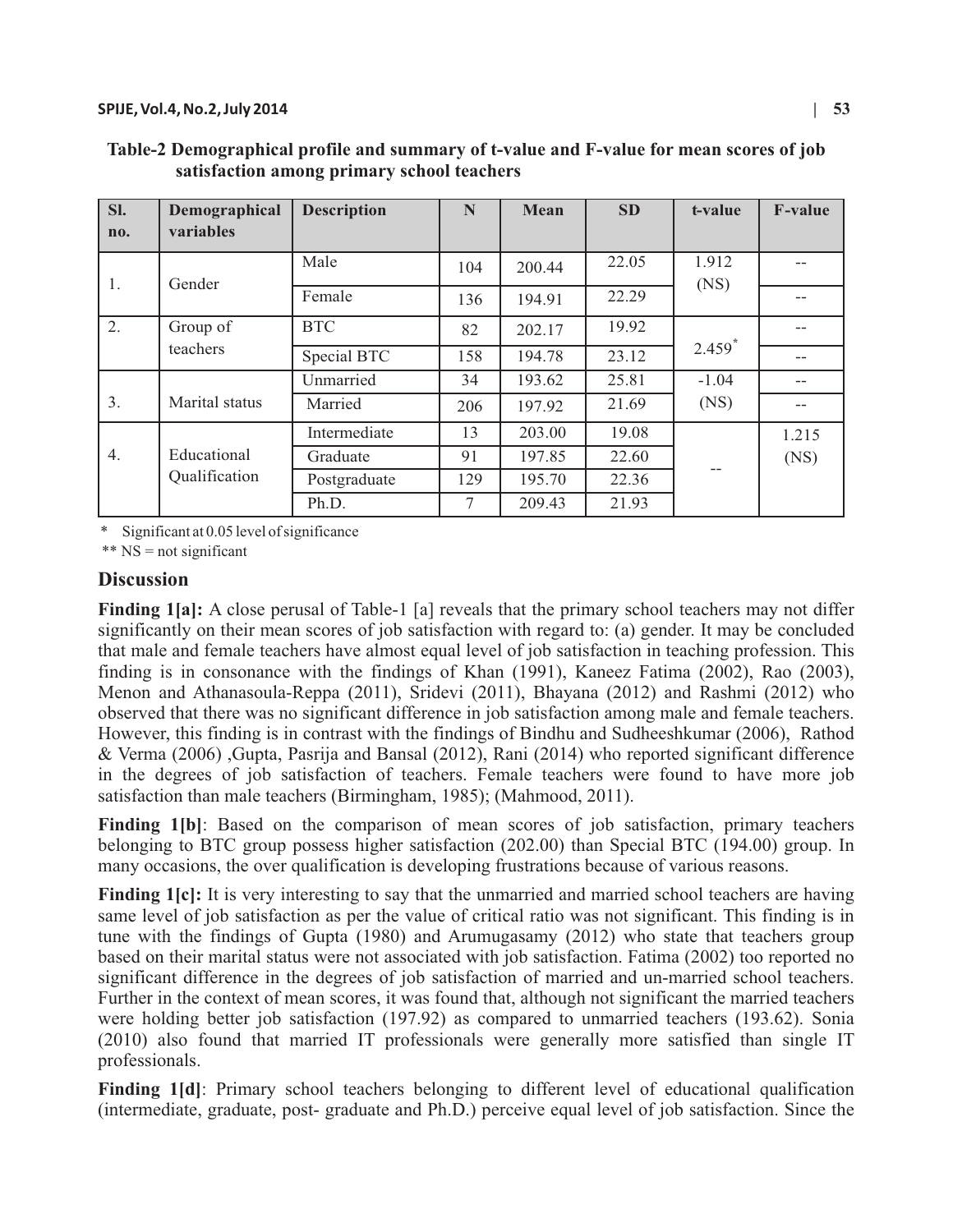p-value for four groups of primary teachers were greater than 0.05, therefore post-hoc analysis was not necessary to perform. Present finding is in agreement with the finding of Rao (2003) who reported that the school teachers with graduate and post-graduate qualification do not differ significantly in their job satisfaction. Further the comparison of mean scores reveals that the primary teachers with intermediate qualification possess little bit higher job satisfaction (203.00) than primary teachers with graduate (197.85) and post- graduate (195.70) qualifications. This finding is in contrast with the findings of Gupta, Pasrija and Bansal (2012) and Gupta and Gehlawat (2013) who revealed that teachers having post- graduate qualifications possessed significantly higher job satisfaction than their counterparts.

### **Conclusions of the study**

No significant difference was found on the basis of gender, marital status (unmarried and married, and educational qualification (Intermediate, Graduate, Post-graduate and Ph.D.), where as significant difference on job satisfaction of primary teachers was found on the basis of group of teacher (BTC & Special BTC). To conclude, findings of the study illustrate that teachers' group (BTC & Special BTC) displayed marked influence on job satisfaction of primary teachers. The research findings suggest that, when Government and Employers will be supportive and focus attention on teachers' demographic factors the outcome will be more productive and committed teachers.

## **Educational Implications**

Satisfaction from the job is necessary for full devotion and commitment of teachers towards their schools. Even the best educational system is bound to fail with the absence of competent and satisfied teachers. Unless the teacher is satisfied with his job, he/she cannot deliver the goods properly. He/she will be a loss not to himself only but also to the country's future. The teachers' value interpersonal interaction, so the schools can make formal and informal arrangements for improving the relationships among the staff members. Teachers' participation in decision-making, proper communication of role expectations and recognition of good work are some concrete measures which can enhance job satisfaction of teachers. The school authorities can organize special welfare programs for teachers' well-being and positive changes in their level of satisfaction. As far as improving the demographic factors related to the job, the management should provide the opportunity for suitable working space, facilities to achieve one's status and prestige in job. Therefore, the study of job satisfaction is of much value to administrators and policy makers, who frame policies, take decisions and create conditions in which teachers try to maximise their potential and thus derive greater job satisfaction.

## **References**

- **1.** Arumugasamy, G. (2012). Astudy on motivation and job satisfaction of higher secondary school teachers. Online Available at: **http://iseeadyar.org/ijeim.html.pdf.**
- **2.** Atterberry, M.G. (1977). The Relationship between Emotional Stability and Job Satisfaction of Elementary School Principal. (Doctoral dissertation) **Dissertation Abstract International** (A). 37, (10), Pp. 6163-6164A.
- **3.** Ayub, N. (2011).The relationship between Work motivation and job Satisfaction. **Pakistan business review**, July2011, Pp.332-337.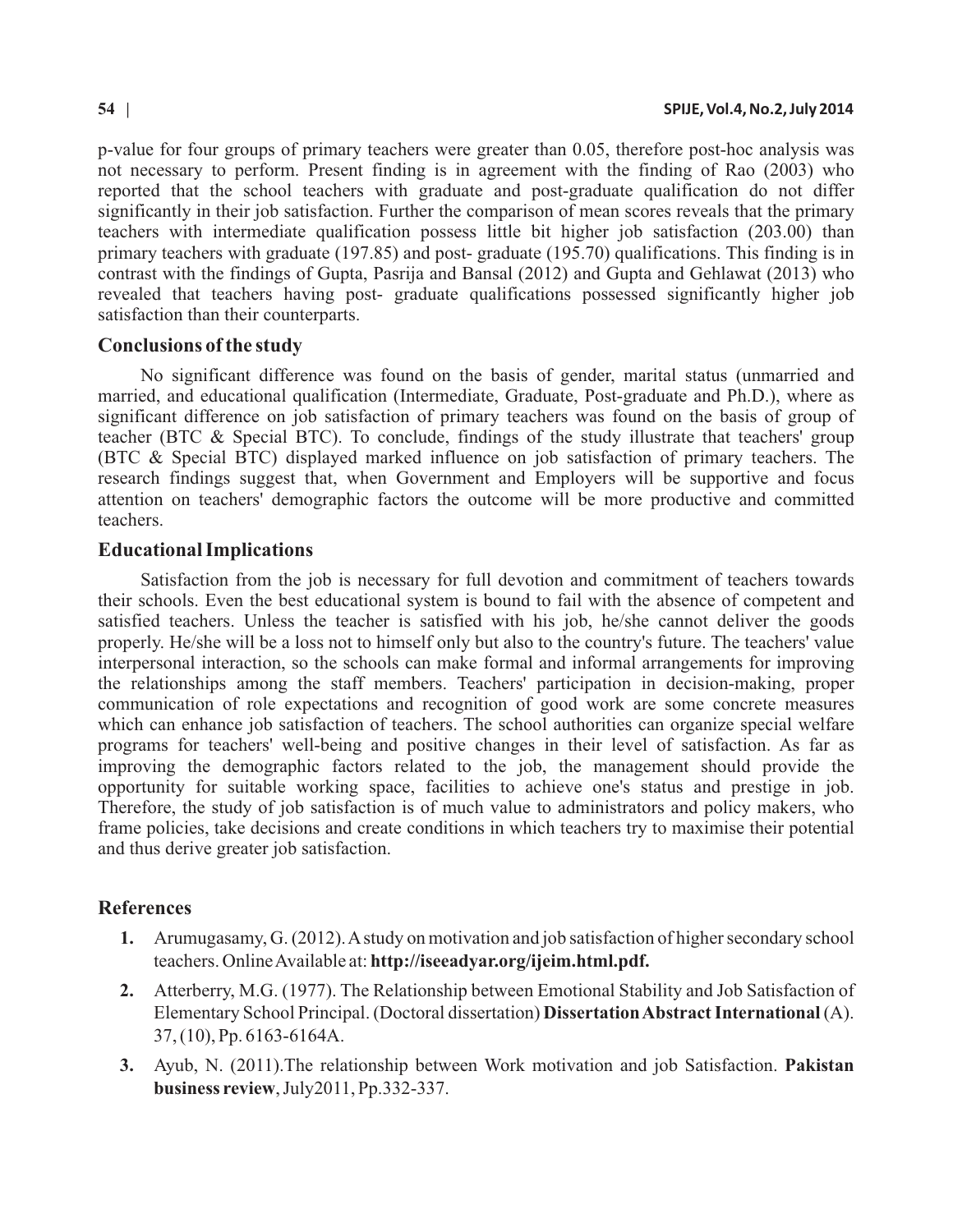- **4.** Barnard, L.N., & Kulandaivel, K. (1976). A study of job satisfaction among graduate college teachers. **Journal of Educational Research and Extension**, 13,(2), 120-124.
- **5.** Belasco, J.A., & Alutto, J.A. (1972). Decisional Participation and Teacher's Satisfaction, **Educational Administration Quarterly,** 8(1), 44-58.
- **6.** Bindhu, C.M., & Sudheeshkumar, P.K. (2006). Job satisfaction and stress coping skills of primary school teachers. (Doctoral Thesis) Calicut: Department of Education, Farook Training College. Retrieved **from on 11/04/2012.**
- **7.** Birmingham, J.A. (1985). Job Satisfaction and Burnout among Minnesota Teachers. Ph.D. Dissertation, University of Minnesota, 1984**. Dissertation Abstracts International,** 45(8), 2318-A.
- **8.** Rao, B.D. (2003). **Job satisfaction of school teachers.** Reprint: 2011, Discovery publication house, New Delhi. vol.1, Pp .59-70.
- **9.** Demato, S.D. (2001). Job satisfaction among elementary school counselors in Virginia Ph.D. Dissertation University of Virginia. [online] available at **www.ccsenet.org/ass**
- **10.** Dixit, M. (1993). **Job Satisfaction Scale**. Agra: National Psychological Corporation.
- **11.** Dixit, M. (1993). Effect of sex variable on different factors of job satisfaction among primary teachers. **Indian Journal of Psychometry and Education**, 24 (1), 11-15.
- **12.** Fatima, K. (2002). Job Satisfaction among Secondary School Teachers- An Investigation (Doctoral Thesis) BAMU, Aurangabad. Abstracts of Research Studies CASE Baroda, Pp. 179- 180. [Available on] **http//|research%20abstracts/drg1.htm1/3/2007.**
- **13.** Galloway, D., Boswell, K., Pankhurst, F., Boswell, C., & Green, K. (1985). Sources of Satisfaction and dissatisfaction for New Zealand Primary school teachers. **Education Research,** 27, 44-51.
- **14.** Gupta, M., & Gehlawat, M. (2013). Job Satisfaction and Work Motivation of Secondary School Teachers in Relation to Some Demographic Variables: A Comparative Study. **[Available on] http//|research%20abstracts/drg1.htm1/3/2014.**
- **15.** Gupta, M., & Jain, R. (2003). Job satisfaction of nursery school teachers working in Delhi, **Indian Psychological Review**, 61, 49-56.
- **16.** Gupta, M., Pasrija, P., & Bansal, K. K. (2012). Job satisfaction of secondary school teachers in relation to some demographic variables: A comparative study, **Journal of Education and Research forSustainable Development,** 1(1), 8-17.
- **17.** Gupta, S.P. (1980). A study of job satisfaction at three level of teaching, **Ph.D. thesis, C.C.S. University**, Meerut University.
- **18.** Hoppock, R. (1935). **Job Satisfaction.** New York: Harper.
- **19.** Hulin, C.L., and Smith, P.C. (1964). Sex difference in job satisfaction. **Journal of Applied Psychology**, 48, 88-92.
- **20.** Ingersoll, R.M. (2001). Teacher turnover, teacher shortages, and the organization of schools. Seattle, **American Educational Research Journal,** 38 (3), 499-534.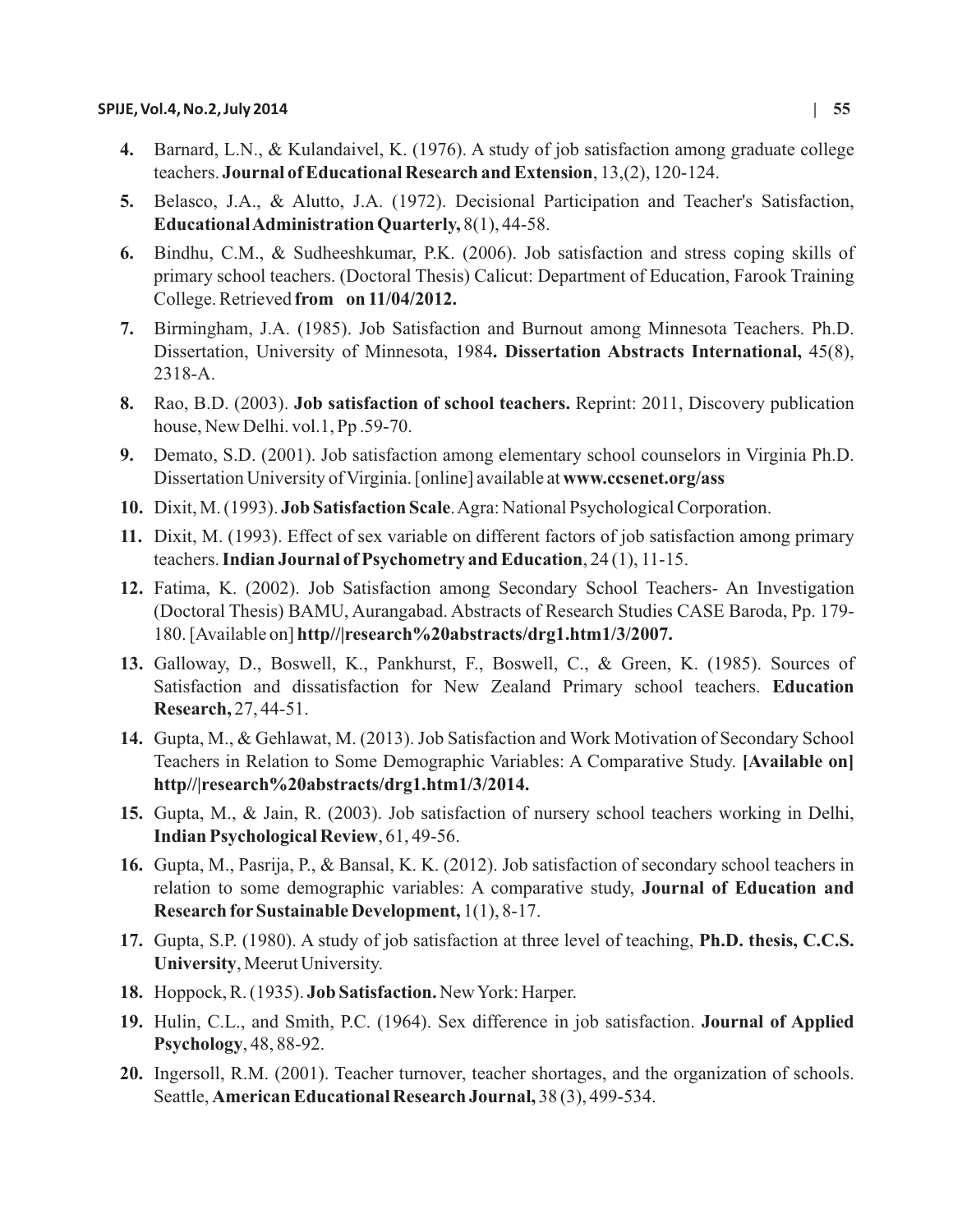- **21.** Kaur, G., & Sidana, J. J. (2011). Job satisfaction of college teachers of Punjab with respect to area, gender and type of institution, **Edutracks,** 10(11), 27-35.
- **22.** Katoch, O.R. (2012). **Job Satisfaction among College Teachers: A Study on Government Colleges in Jammu (J&K).** Asian Journal of Research in Social Science & Humanities, **Vol.2 Issue 4, p. 164-180. [Online] available at: http://www.aijsh.org**
- **23.** Khan,T.(2006). Teacher job satisfaction and incentive: A case study [online] available thesis at **http://repository.upenn.edu/cgi/viewcontent.cgi?article=1000& context = gansu\_papers**
- **24.** Khatoon, T., & Hasan, Z. (2000). Job satisfaction of secondary school teachers in relation to their personal variables: sex, experience, professional training, salary and religion, **Indian Educational Review,** 36(1), 64-75.
- **25.** Lavingia,K.V. (1974).Astudy of job satisfaction among school teachers. Doctoral dissertation), **Indian Dissertation Abstract**, 5(1), 2, 44.
- **26.** Lee, R., Muller, L.B, & Miller K.J. (1981). Sex, wage Earner status occupational level and job satisfaction. **Journal of vocational behavior**, 18, 362-373.
- **27.** Lortie, D.C. (1975). **School Teacher**. Chicago: University of Chicago Press.
- **28.** Mahmood, A. (2011).Job Satisfaction of Secondary School Teachers: A Comparative Analysis of Gender, Urban and Rural Schools. **Canadian Center of Science and Education, Vol,** 7,8, p.203-208. [Online ] Available at **www.ccsenet.org/ass**
- **29.** Menon, M.E., & Athanasoula-Reppa, A. (2011). Job satisfaction among secondary school teachers: The role of gender and experience, **School Leadership and Management**, 31(5), 435- 450.
- **30.** Nash, M. (1985). **Managing Organizational Performance.**Jossey-Bass, San Francisco: CA
- **31.** Newby J. E. (1999). Job satisfaction of Middle School Principals in Virginia, **Doctoral Thesis**, Virginia, Polytechnic Institute and State University.
- **32.** Ololube, N.P. (2006). Teachers Job Satisfaction and Motivation for School Effectiveness: An Assessment. [Online] Available at: **www.usca.edu/essays**
- **33.** Rani, B.S., & Niraja, P. (2014). Job satisfaction of primary school Teachers. International Journal in Management and Social Science, Vol.2, (1), Pp.76-84. [Online] Available at **http://ijmr.net/wp-content/uploads/2014/01/Paper-7.pdf**
- **34.** Rathod, M. B., &Verma, M. (2006). Study of job satisfaction of teachers in relation to role commitment. **Meri journal of education**, 1(1), 44.
- **35.** Reddy, A.V. and Reddy, N. K. (1978). Job satisfaction of teachers working under different managements. **The Education Quarterly**, 30(3), 28-29.
- **36.** Reddy, V.A., & Babjan, O. (1980). Why do teachers working in government and private school differ in the level of their job satisfaction? **Journal of Educational Research and Extension,** 17, 65-74.
- **37.** Reddy, V.A, & Ramakrishnaiah, D. (1981). Job satisfaction of college teachers. **Journal of Education and Psychology,** 38(4), 211-218.